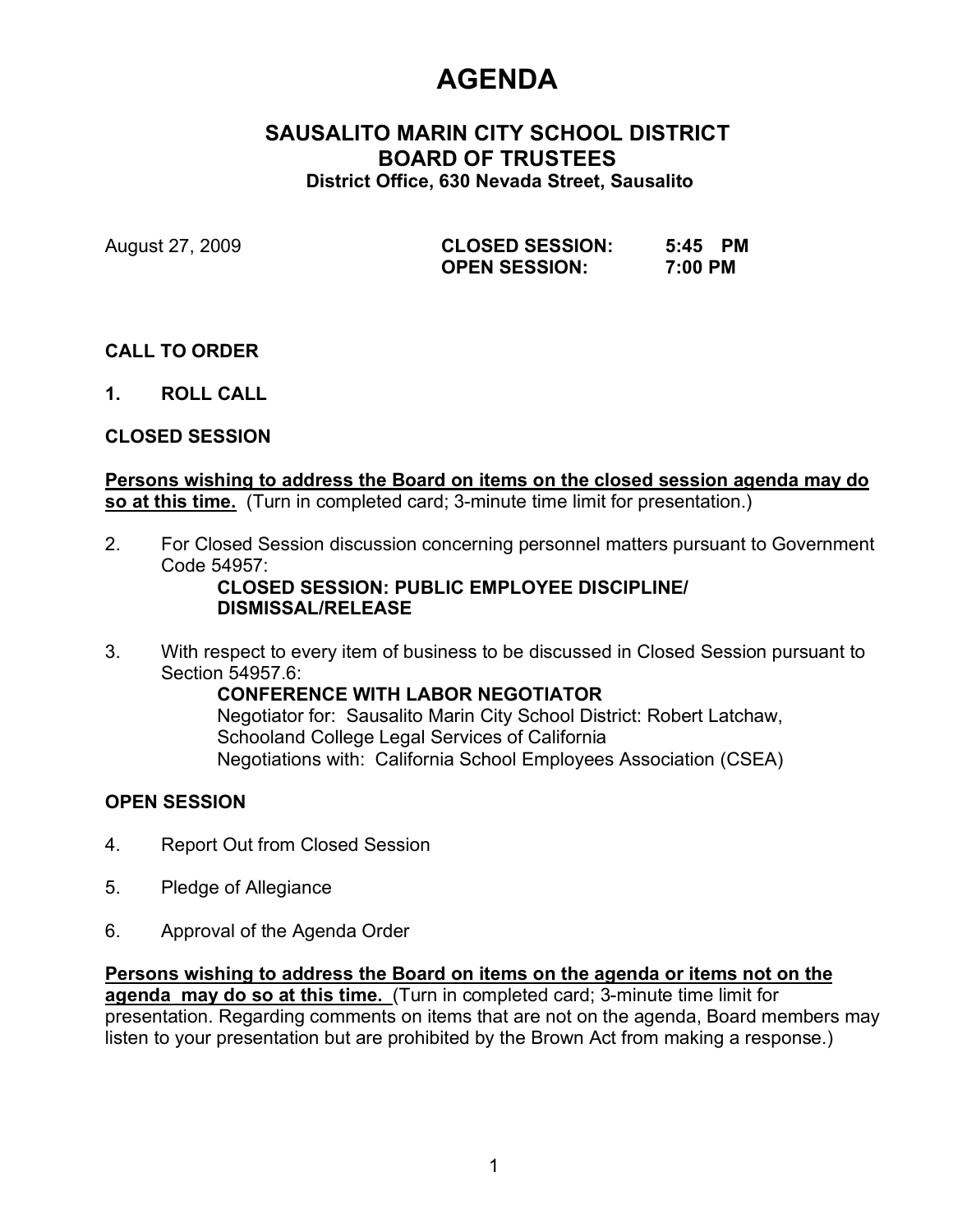### **EDUCATION**

- 7. **Willow Creek Academy's Report Discussion/Action**
- 8. **Principal's Report Bayside Elementary Discussion/Action**
- 9. **Principal's Report - Martin Luther King, Jr. Academy Discussion/Action**
- 10. **Staff Assignments:** Bayside Elementary School and Martin Luther King, Jr. Academy **Discussion**
- 11. **Certification of Constitutionally Protected Prayer**: The Board will assure and certify to the California State Board of Education that the LEA has no policy that prevents, or otherwise denies participation in, constitutionally protected prayer in public schools. **Discussion/Action**
- 12. **STAR Assessment Data**: Mr. Rob White, Information and Data Systems Support Specialist, will provide preliminary data on 2009 STAR test results. A more comprehensive report will occur after release of Academic Performance Index (API) and Annual Yearly Progress (AYP) results, which will occur in September. **Discussion**
- 13. **Summer School**: Mr. Rob White will discuss summer school enrollment and the number of Willow Creek Academy students who attended. He will also report on students' academic gains using pre and post assessment data gathered from the summer school teachers. **Discussion**
- 14. **Enrollment Report Discussion/Action**

## **BUDGET**

- 15. **Budget Update:** The current 'state' of the State Budget **Discussion**
- 16. **Willow Creek Academy Financial Report Discussion/Action**

## **FACILITIES**

- 17. **Director of Facilities and Operations' Report Discussion/Action**
- 18. **CorStone Center**: The Board will consider Second Amendment to Lease Agreement. **Discussion/Action**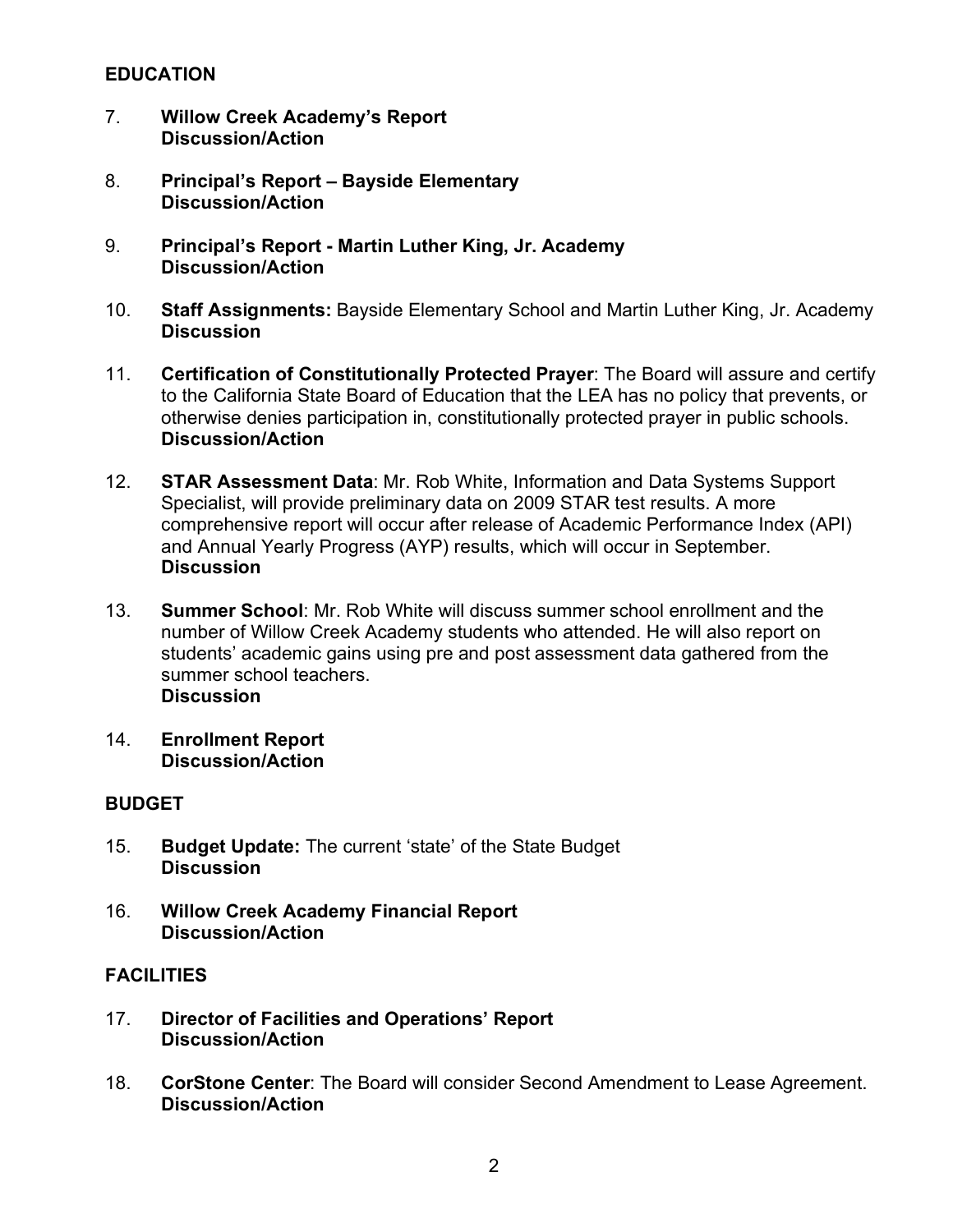# **BOND**

### 19. **Bond Project Discussion Items**:

- Bayside Multipurpose Room Renovation Project Overview
- MLK MS Project Overview

 Kpod Project Classroom and Resource Room Paint Separation Update **Discussion**

### 20. **MA Davies Builders, Inc. Notice of Completion for the Bayside Elementary School Multipurpose Room Renovation Project Discussion/Action**

## **CONSENT AGENDA**

- 21. Approval of the minutes of the regular meeting of June 11, 2009
- 22. Approval of the minutes of the special meeting of July 13, 2009
- 23. Approval of the minutes of the regular meeting of July 23, 2009
- 24. Approval of the minutes of the special meeting of July 30, 2009
- 25. Payment of warrants under: Batch 08 Fund 01 in the amount of \$33,175.71 Batch 08 Fund 21 BOND in the amount of \$531,437.14 Batch 08 Fund 40 in the amount of \$4,837.00 Batch 09 Fund 01 in the amount of \$49,882.11 Batch 09 Fund 21 BOND in the amount of \$26,084.06 Batch 09 Fund 40 in the amount of \$3,100.10 Batch 10 Fund 01 in the amount of \$123,797.27 Batch 10 Fund 14 in the amount of \$14,431.00 Batch 10 Fund 21 BOND in the amount of \$75,102.89 Batch 10 Fund 40 in the amount of \$16,640.42
- 26. Approval of hiring Carmen Rivera for the position of English Language Arts/Social Studies Teacher at Martin Luther King Jr. Academy effective August 24, 2009
- 27. Approval of the renewal contract with Bennetta McLaughlin, Staff Development Coordinator, Categorical Compliance Reviewer and CELDT Coordinator, for the 2009/2010 school year
- 28. Approval of the renewal contract with Gerry Klor, Educational and Psychological Solutions, to provide Special Education Services for the 2009/2010 school year
- 29. Approval of the renewal contract with Lynda Storek (Ideation) to provide services for ongoing middle school curriculum development, as well as AVID Administration for the 2009/2010 school year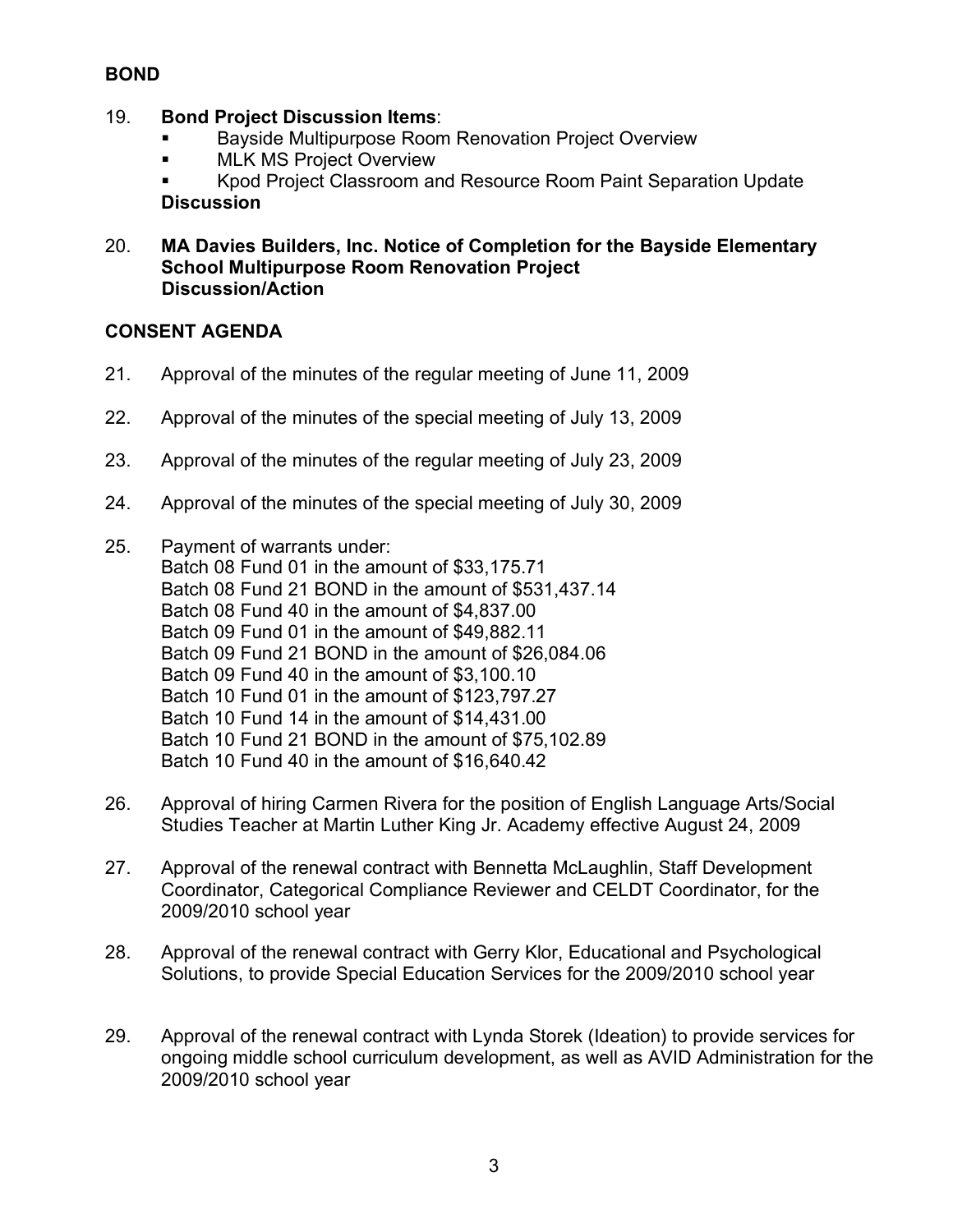- 30. The Marin Community Foundation Arts Demonstration Grant provides for funds to pay for a part time Arts Coordinator. Anna Pilloton will be the Arts Coordinator (categorically funded position).
- 31. The Marin Community Foundation Arts Demonstration Grant provides for resident artists to work with students. Brooke Toczylowski will be the Visual Arts Teacher for the 2009/2010 school year (categorically funded position).
- 32. Service Agreement with Silyco to provide consultation, assessments and support for District technology needs for the 2009/2010 school year; 720 hours/year in the amount of \$43,200
- 33. Leasing Agent STEP Building: Authorization of the selection of a leasing agent for the STEP building property located at 33 Buchanan Street, Sausalito, CA 94965

### **ADMINISTRATIVE AND EXTERNAL**

- 34. **President's Report Discussion/Action**
- 35. **Board Reports**: Members of the School Board will report on activities and information they wish to share. The Board may request that items be agendized and researched for presentation at future meetings.
- 36. **Superintendent's Report Discussion/Action**

### **CORRESPONDENCE**

37. Letter of August 14, 2009 from Marin County Office of Education to Board President, Mark Trotter, regarding their review of the District's 2009/2010 Budget

### **ADJOURNMENT**

**Backup materials for items on this agenda are available for review in the Superintendent's Office**

**Americans with Disabilities: The Sausalito Marin City School District adheres to the Americans with Disabilities Act. Should you require special accommodations, or more information about accessibility, please contact the District Office at 415-332-3190. All efforts will be made for reasonable accommodations**

### **FUTURE DISTRICT BOARD MEETING DATES**

All meetings are held at the District Office, 630 Nevada Street, Sausalito at 7:00 pm unless otherwise noted. **\***The first meeting date of each month will be allocated to, additional special meetings on bond and facilities issues, special meetings, community forums, etc. as needed. The only or second meeting date of each month will be allocated to regular board meetings.

September 10\* September 24 October 8\* October 22